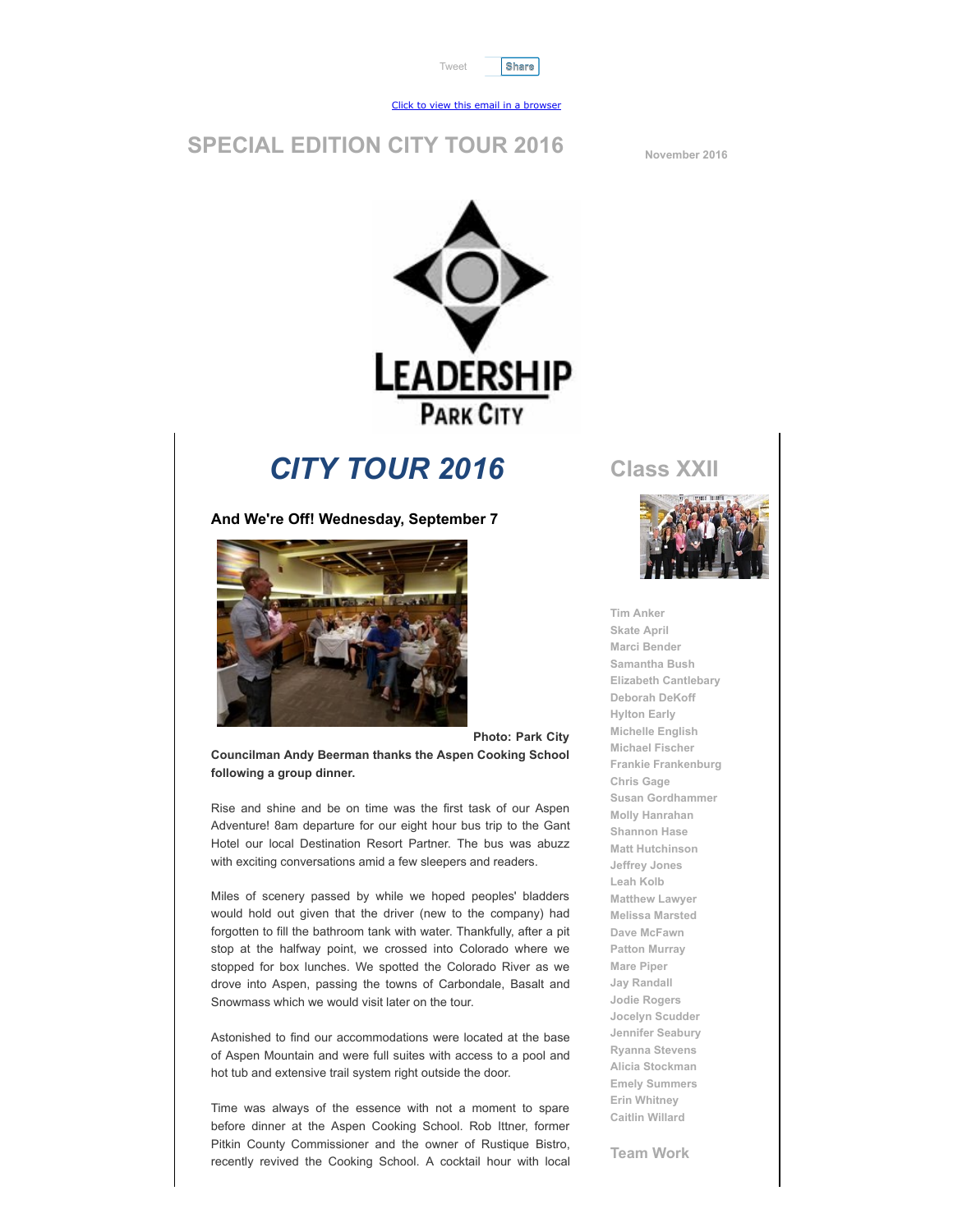Aspen officials kicked off the culinary buffet dinner. We mingled at tables meeting new friends and enjoying the fabulous dinner prepared by local chef, Barclay Dodge.

After dinner we explored Aspen, checking out local establishments and meeting new friends.

**Day 2**



**Photo: Enjoying the John Denver Memorial Park in Aspen.**

We walked from our hotel across town to the Pitkin County Library for a full day of informative workshops and talks with local elected officials and county employees. We learned about major dilemmas which are very similar to what we face in Park City. Topics included growth and development, affordable housing, transit, parking, sustainability and tourism economy. Park City is fortunate to have a nearby international airport while Aspen benefits by Colorado being a 'Home Rule' state.

After a full morning, we enjoyed lunch and a chance to sit outside in the Colorado sunshine. Like high school or college days, we intensely focused our attention and then got rewarded with food and exercise. Aspen has a compost program, so after lunch we were "trained" on how to sort between compost, recycling and landfill when disposing of our lunch plates, etc. It's an impressive program.

The afternoon was made up of 9 different breakout sessions; including resort and business environment, sustainability, transit, affordable daycare and even 'The Aspen Idea; Exploring Body/Mind/Spirit. Some of us stayed on site in groups to brainstorm about issues facing communities like Park City and Aspen. A group of 12 of us had the fun opportunity to take the WE CYCLES (county-wide commuter bikes) for a bike tour of open space and parks.

Then it was time for the picnic in Rio Grande Park. Food! Glorious Food! The John Denver Sanctuary is an exceptional use of land; a delightful setting with a beautiful, peaceful garden filled with rock sculptures and quotes. It's a natural rock garden that filters all the storm water from Aspen before it empties into the Roaring Fork River. Aspen transformed what had been an industrial area into a beautiful and environmentally effective community space and a very fitting place to end our amazing day.



**"Real leaders are ordinary people with extraordinary determination."**

**Unknown**

**Day 3**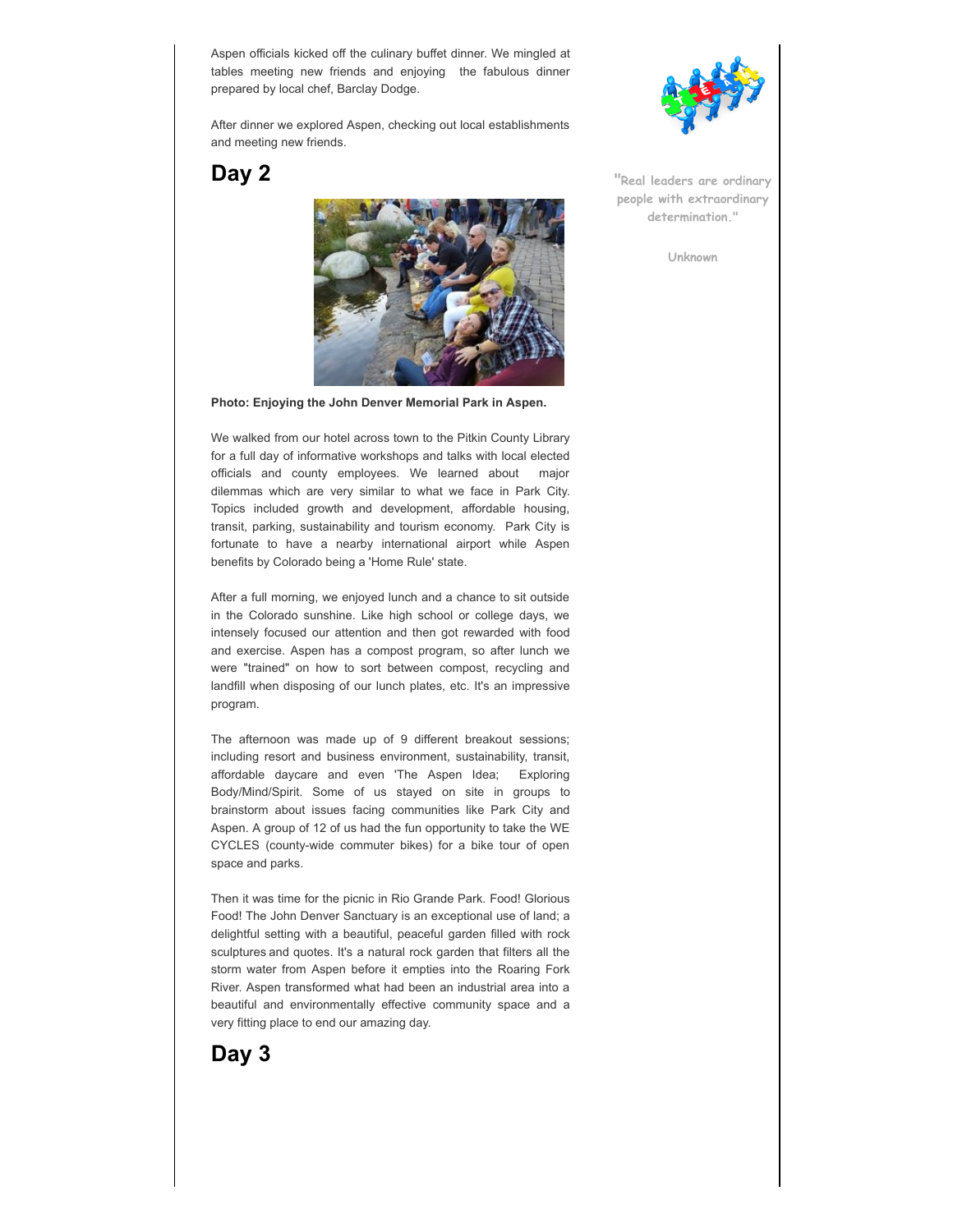

**Photo: Shopping district of Willetts area of Basalt.**

An environmental talk at the Rocky Mountain Institute began our day, followed by a barbecue lunch outside and time for a brief walk into the adorable town of Basalt. We heard about the impact Whole Foods made on the entire Roaring Fork Valley community. Who knew a grocery store could be such a big deal? Then it was on to Carbondale, our last stop for the day.

Carbondale has its own particular character, very artsy, lying approximately 25 miles from downtown Aspen with public art everywhere. We were all ushered inside a local auditorium to listen to the local public officials talk about the pros and cons of Carbondale, especially business development and the lack of ease to expand business with the airport situation. After our city tour talks again, time for dinner. We were assigned groups of about 20 to 5 or 6 different restaurants to savor the local Mexican, Thai and Italian places.

Meals and time to relax were enjoyed by all until ding, ding, ding...time to get back on the bus and head back to Aspen to explore the late night scene. A few bold classmates took City Tour to the next level and found their way back to Aspen via public transportation.

Each morning we were on our own for breakfast or working out. Lots of us took the opportunity to explore the trails on bikes or by foot and others eased into the day checking out local coffee shops.

#### **Day 4**



**Photo: Getting ready to raft the Colorado River**

Our last chilly morning in Aspen, temperatures were in the mid-30's, not ideal weather for white water rafting. We dressed in layers and boarded the bus to White Water Company in Glenwood Springs. It had warmed to the mid-50's with clear blue skies and lots of sunshine by the time we divided up into groups of 6 for not one, but two trips down the rapids section of the Colorado River. We forgot about the cold, paddling like crazy to keep warm. Those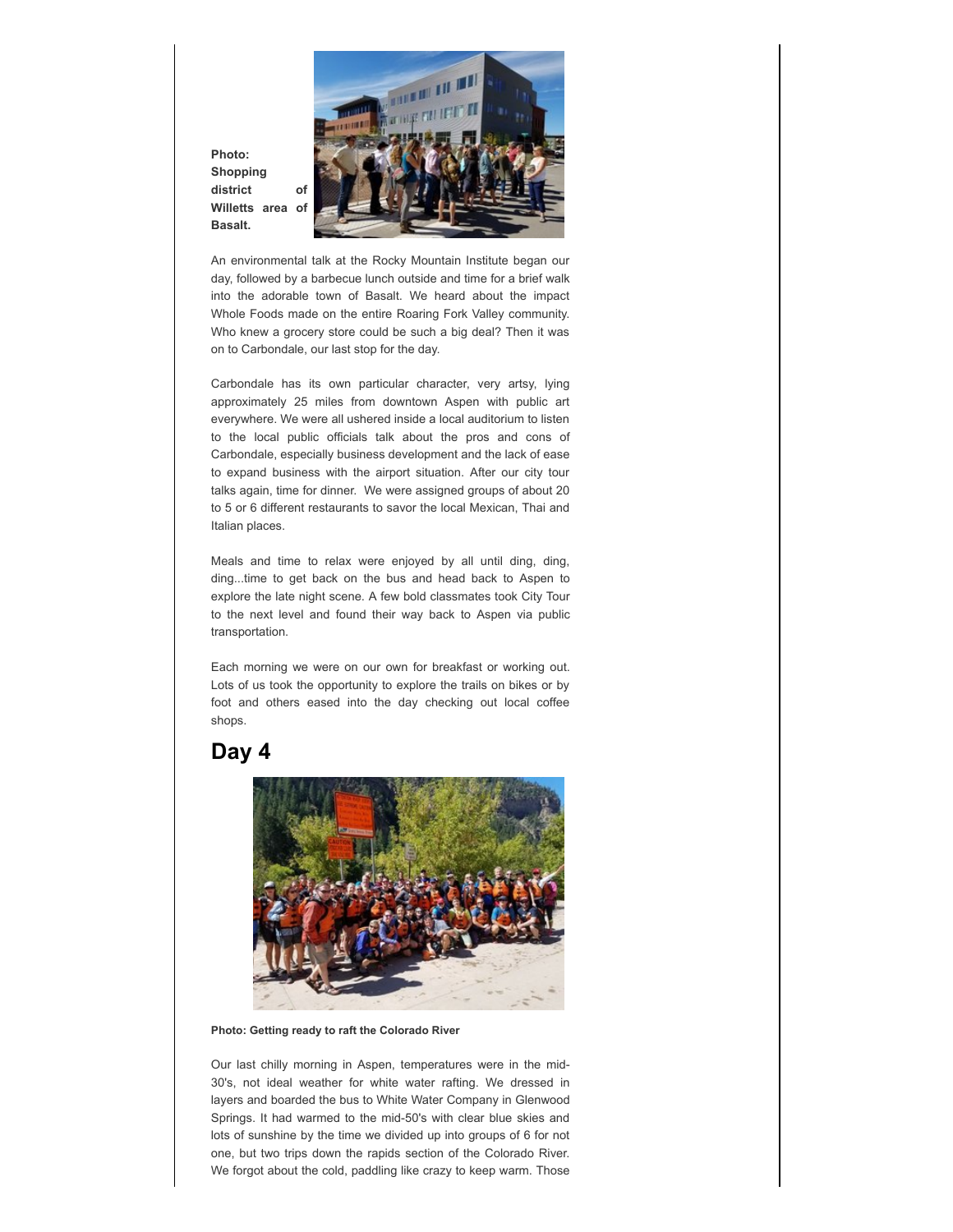always looking to take it to the next level jumped into the river for an invigorating dip!

We dried out, dived into lunch and then back on the bus to our final stop at Vernal, UT. Known for its flowers and dinosaurs, we saw plenty of both. The hanging baskets adorning the streets are a source of city pride. The Mayor and City Manager spend an hour discussing the challenges facing Vernal which are in sharp contrast to those we'd heard about in Roaring Fork Valley or that we experience in Park City. As one of the attendees mentioned..."It's important to understand the link between our consumption of fossil fuels and what Vernal experiences as an extraction focused economy."

The Mayor and City Manager dined with us at Antica Forma, a wonderful family owned restaurant on the main drag. The owners and wait staff received a well-deserved standing ovation after dinner.

### **Day 5**

On Sunday morning, we broke into groups and participated in a debrief to discuss our key takeaways and messages we wanted to communicate back to City and County leaders. Then, it was back on the bus to return to Park City after what was a fantastic five days for all who attended.

**Thanks to Melissa Marsted and Sue Gordhammer for the City Tour and Class Project write up. If you'd like to RIDE ALONG on City Tour 2016.....check out this video put together by Linda Jager (9 ).**

**[https://drive.google.com/file/d/0B1jvHy8Romx9WjBmcFk1X0hiMUE/view](http://cts.vresp.com/c/?LeadershipParkCity/501323767e/1b170226bf/58c5b7d132)**

#### **Class 22 Project**



After a number of meetings and discussions, Leadership Class 22 settled on **VOTER REGISTRATION** for our class project. We had two primary goals:

1) Increase awareness and make it easy for people to register given this was a presidential election year.

2) Target Spanish-speaking members of Summit County who are eligible to vote and provide them an opportunity to register.

So...how did we do? Well the first woman we registered immigrated from Chile 30 years ago and she was so thrilled to register and vote in her first US election! We attended over 10 events, got in front of over 15,000 people and registered approximately 100 new voters. Some of the events we attended included Deer Valley and New Park Concerts, Park Silly Market and tables at Wal-Mart and Deer Valley's HR trade show.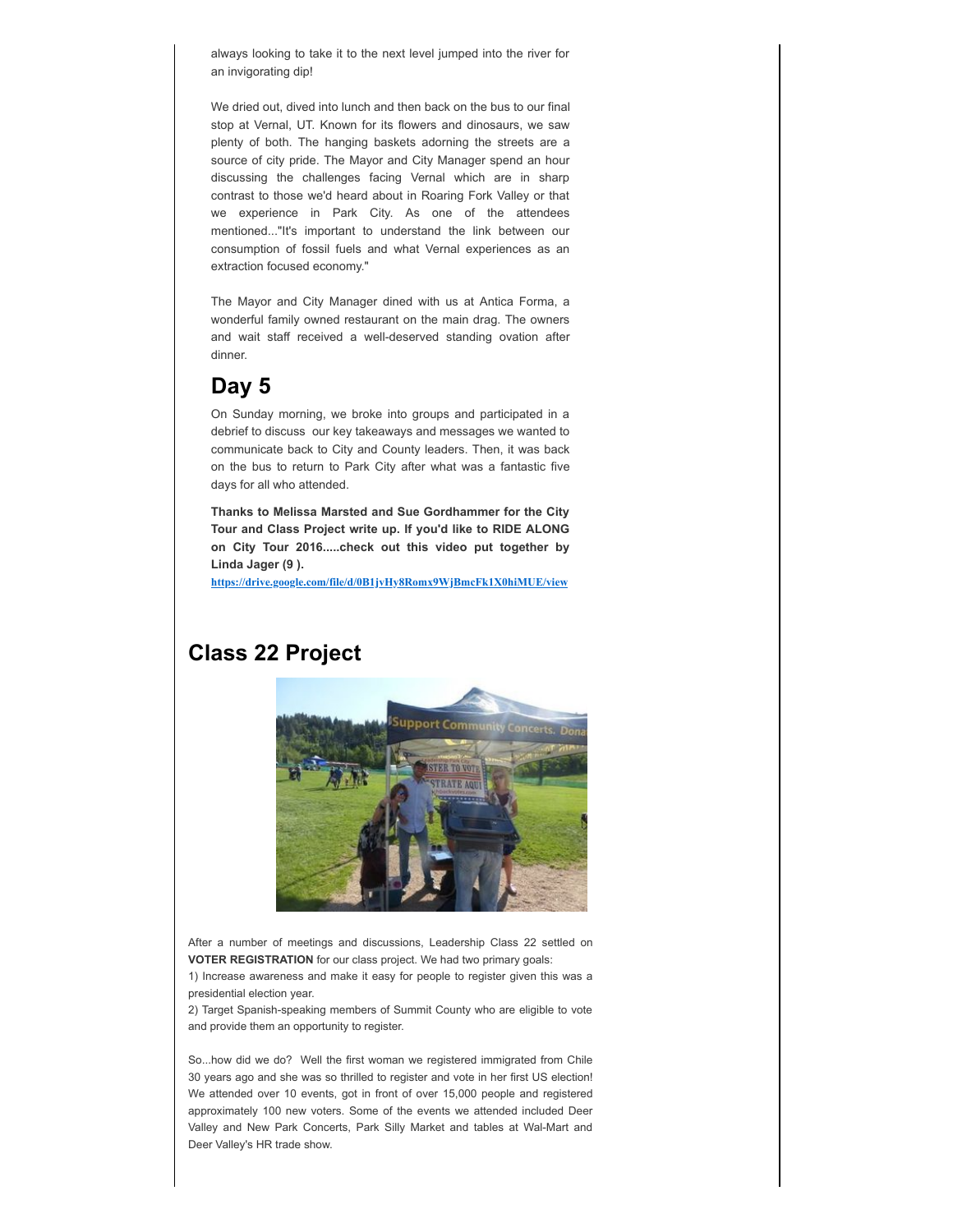In addition, we created a dual language website (Spanish/English) with instructions for the registration process and information on Leadership Park City and how to apply for the next class. Check out the website: [http://wasatchbackvotes.org](http://cts.vresp.com/c/?LeadershipParkCity/501323767e/1b170226bf/de7195960d)

In August we partnered with Voterise, a Salt Lake City based 501c3 focused on turning out the 18-29 year olds and the under represented demographic. Our primary event with Voterise was a Pub Crawl in September where Class 22 members "crawled" to 6 bars in PC on a Saturday night encouraging people to register.

There were lots of learnings and challenges along the way but everyone who participated in the project felt they benefited from getting to know our class members better and we all experienced the sense of pride when someone registers to vote enabling their voice be heard.

> *Thanks to Patton Murray for the information about the class 22 project.*

## **Community Leadership Award**



**Jane Patton (15)** Director of Peace House was awarded the 14th annual Community Leadership Award.

Thanks Jane, for all the wonderful things you've accomplished and done to lift up our community. You've worked so hard to raise awareness and provide much needed services to those dealing with

abuse in their lives.

 *Thanks to Deborah Dekoff (22) with Park City Photographers.*

### **Class 22......Final Banquet**



Class 22 gathered at GRUB STAKE on Thursday, October 6 to welcome Class 23, to celebrate Jane Patton being presented with the Community Leadership Award and to savor the official ending of their own Leadership year. We thank them for carrying the torch this year and hope to see them at future LPCA events and activities. Thanks again to **Deborah DeKoff**, who is a member of Class 22, for supplying the photos of the event.